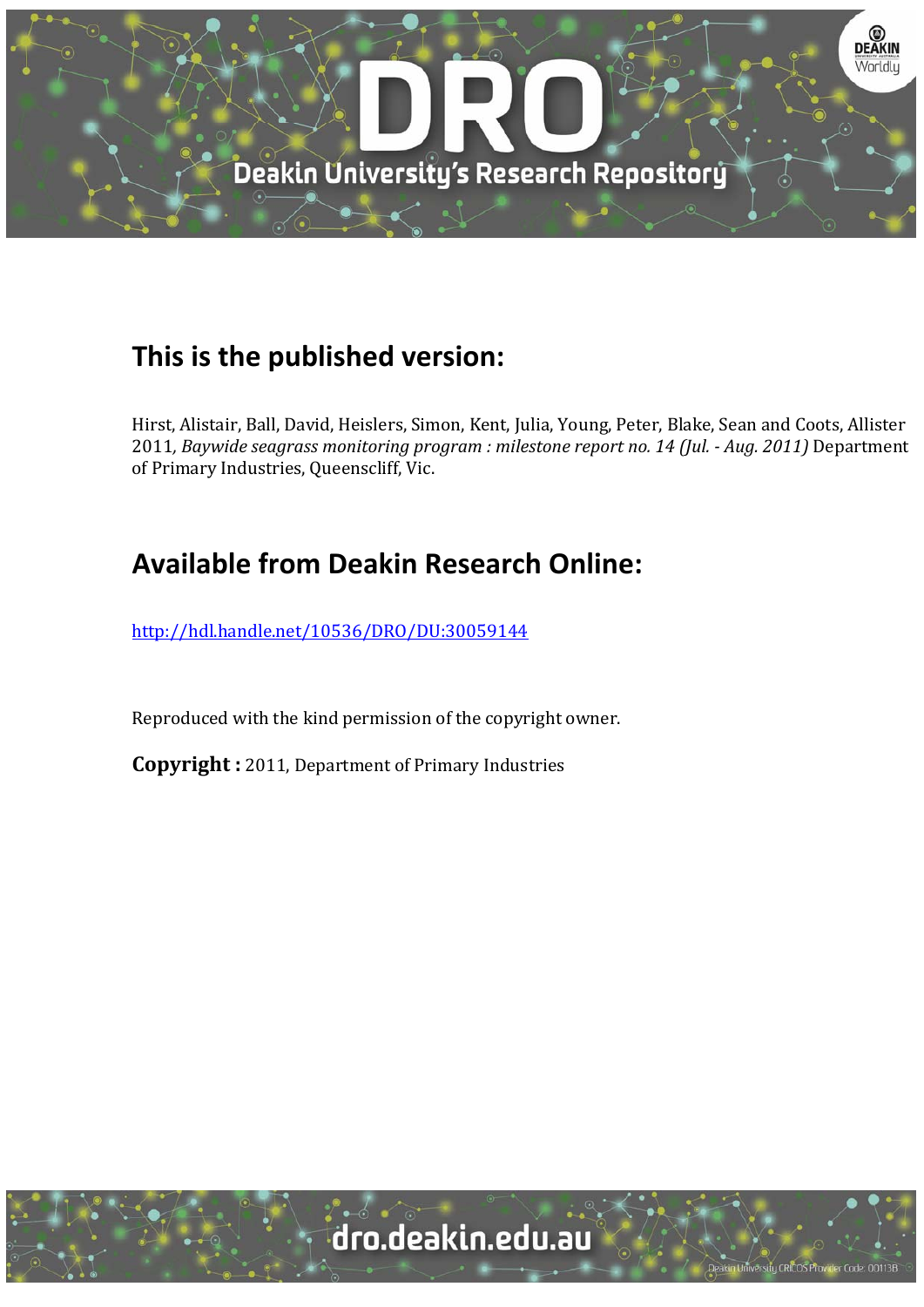#### ONLINE ORDERING: REPORT OF A TRIAL

BY THE QUEENSLAND INSTITUTE OF TECHNOLOGY LIBRARY

Tom Cochrane, Chief Librarian and Anne Newell, Orders Librarian

Queensland Institute of Technology

INTRODUCTION: THE LIBRARY

The article reports the methods and results of a trial by The QIT Library of the IDAPS Acquisitions System, specifically for items ordered from James Bennett Pty. Ltd. Hardware problems at Bennetts precluded test of comparative speed of delivery of electronically placed orders but the library reports a clear reduction in order preparation time and an excellent hit rate for bibliographic data on the LYNX and ABN databases viewed as a composite resource.

The Queensland Institute of Technology (QIT) is the central institute of technology for Queensland. Situated in the heart of Brisbane it has seven faculties enrolling something over 9,000 student bodies in science, technology, business and law courses.

From the late 1970s onwards the Library has had a consistent acquisitions programme supporting the Institute's course requirements. Like other colleges of advanced education, it did not have a well endowed initial collection, indeed it was worse off than most CAEs in this regard, and, as with other collections with heavy emphasis on science and technology, there is very little spending margin to develop 'general' collection strengths.

From 1983 to 1985 the average number of new titles ordered was just over 7,000 per annum. By the end of 1985 the average price of a book ordered by the Institute Library was over \$40. A significant proportion of library book supply has come from James Bennett pty. Ltd. over the same three year period approximately 30% of orders filled were filled with this supplier.

Accordingly, with the advent of the IDAPS LYNX/LION Acquisitions system in late 1985, it was resolved to trial the placing of a certain number of orders during the 1986 budget year, using the IDAPS software and

LASIE Vol.17 no.s 110 March/April 1987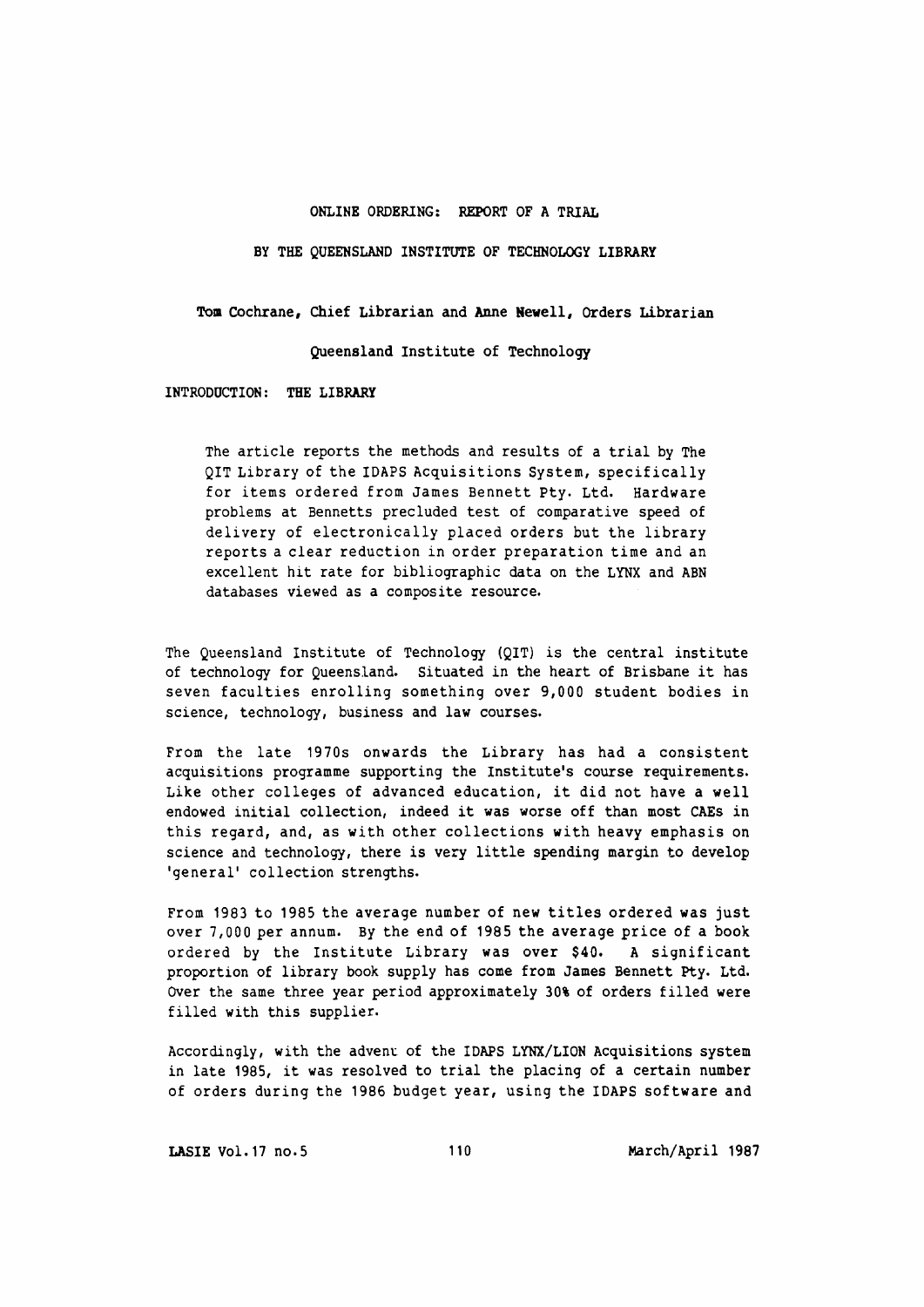planning to utilise a machine readable interface between James Bennett and IDAPS. This trial duly took place from early May to early August 1986. The Orders staff at QIT used a Hazeltine Esprit terminal and 1200 BAUD modem to access the IDAPS computer on AUSTPAC.

Aims of the trial

The primary aims of the trial were:

to investigate the online ordering functions of the IDAPS LYNX/LION acquisitions system.

to determine the effects of online ordering on in-library order preparation.

to evaluate the acquisitions software in terms of  $Q.I.T.'s$ inhouse requirements.

to determine the effects of online ordering with regard to supplier performance and delivery time.

to identify coincidence of records in the LYNX database and the ABN database.

Description and findings

Online ordering: There were two main issues with regard to using the IDAPS system for online ordering. Firstly, the level of success in finding suitable records on the database for the purpose of ordering; and secondly, whether there were any noticeable time savings in using the online system as opposed to the existing manual system.

In selecting orders for the trial, there were some restrictions caused by using only James Bennett. Nevertheless, U.S., U.K. and European imprints were deliberately included for the purposes of the trial. If the publisher appeared on James Bennett's "pink list" of overseas Imprints (in particular, their Daily order Service), then the order was included in the trial.

Purchase requests were also placed from a cross section of Q.I.T. academic departments. The disciplines covered, included applied science, the built environment, business studies, computing studies, engineering, health science and law - in all of which the Institute has schools.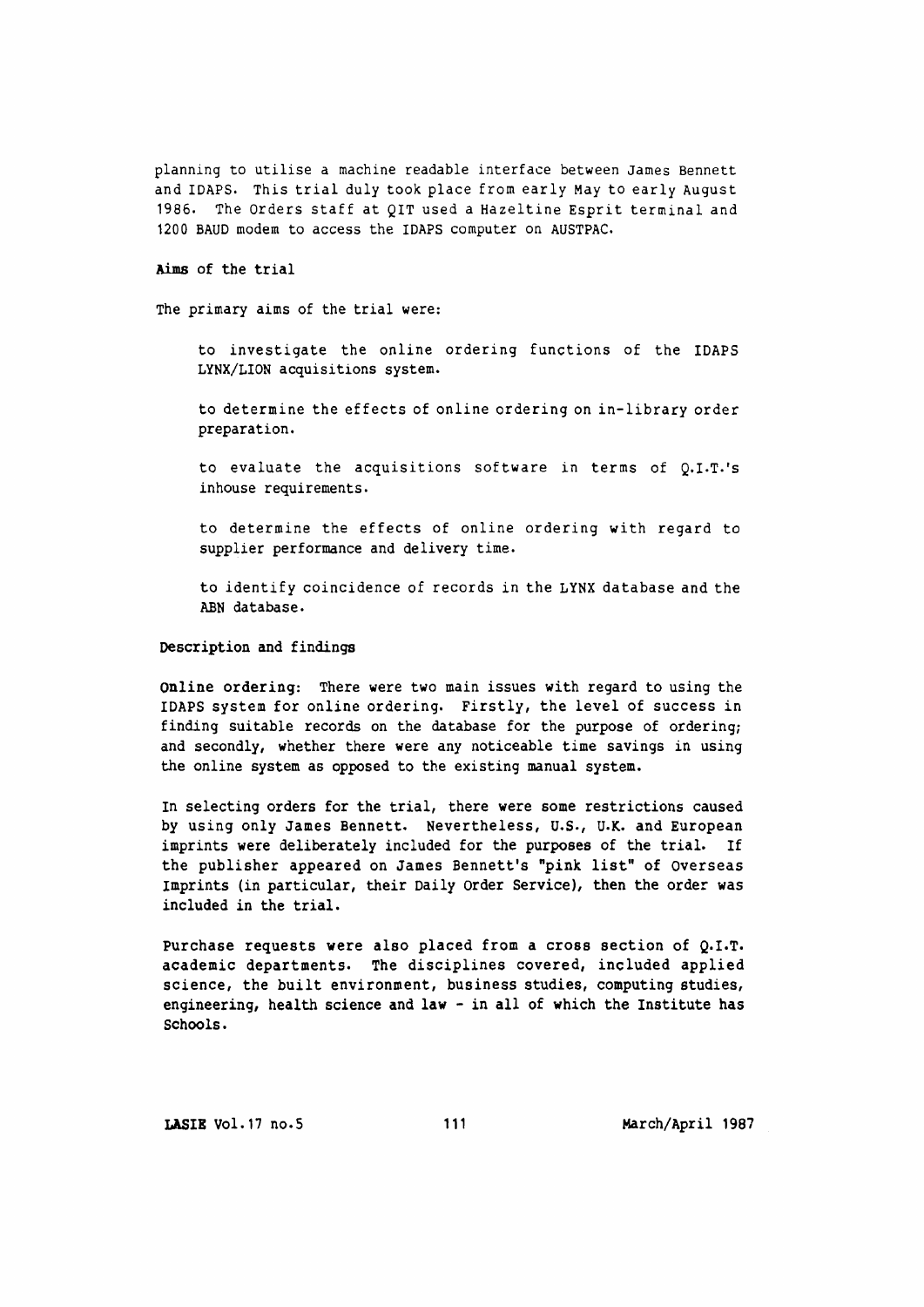The LYNX database at the time of the trial consisted of Trade Data, Library of Congress files and cataloguing data from other sources. The major contributors of the Trade Data included Baker and Taylor, James Bennett Library Services, and Whitaker. Both Bowker and the Australian Antiquarian Book Services were added quite late in the trial.

As can be seen from the results in the table below, there was a consistently high hit rate throughout the trial for Trade Selections, falling in the range of 67% to 79% (mean= 75%). The Trade coverage therefore provided a relatively high success rate.

| <b>MONTH</b> | TOTAL RECORDS<br>TRANSFERRED TO<br>QIT ORDER FILE | <b>TRADE</b><br><b>SELECTIONS</b> | CAT.<br><b>SELECTION</b> | NEW BIB.<br><b>RECORDS</b> |
|--------------|---------------------------------------------------|-----------------------------------|--------------------------|----------------------------|
| May          | 242                                               | 190(798)                          | 49 (20%)                 | 3(18)                      |
| June         | 277                                               | 219 (79%)                         | 50(18)                   | 8(38)                      |
| July         | 173                                               | 116(678)                          | 32(188)                  | 25(148)                    |

#### Table 1: INCIDENCE OF RECORDS ON DATABASE

One enhancement added during the trial which should perhaps be noted here, was the "Record Date Display". That is, the actual date the record was created or last modified, or in the absence of the supplier's date, the date the record was loaded to LYNX. This is extremely important when costing items and influences the selection of the most appropriate record.

#### Acquisitions software

Some of the major functions available in the IDAPS Acquisitions system include - Creating an order (NORD), Enquiry ( ENQU), Recording receipt {RECT), Completing an order (COMP), Cancelling an order (CANC), Recording supplier response (RESP), Reinstating an order (REIN), Changing an order (CHNG), Chaser adjustment (CHAS), Supplier file creation and maintenance (SUPP).

Certainly all the functions listed above appeared to meet the needs of Q.I.T., with minor problems occurring from time to time. For example, a longer fixed field would be required on the Order Screen for Q.I.T. order numbers. Also, keying in of supplier Codes was considered quite

LASIE Vol.17 no.5 112 March/April 1987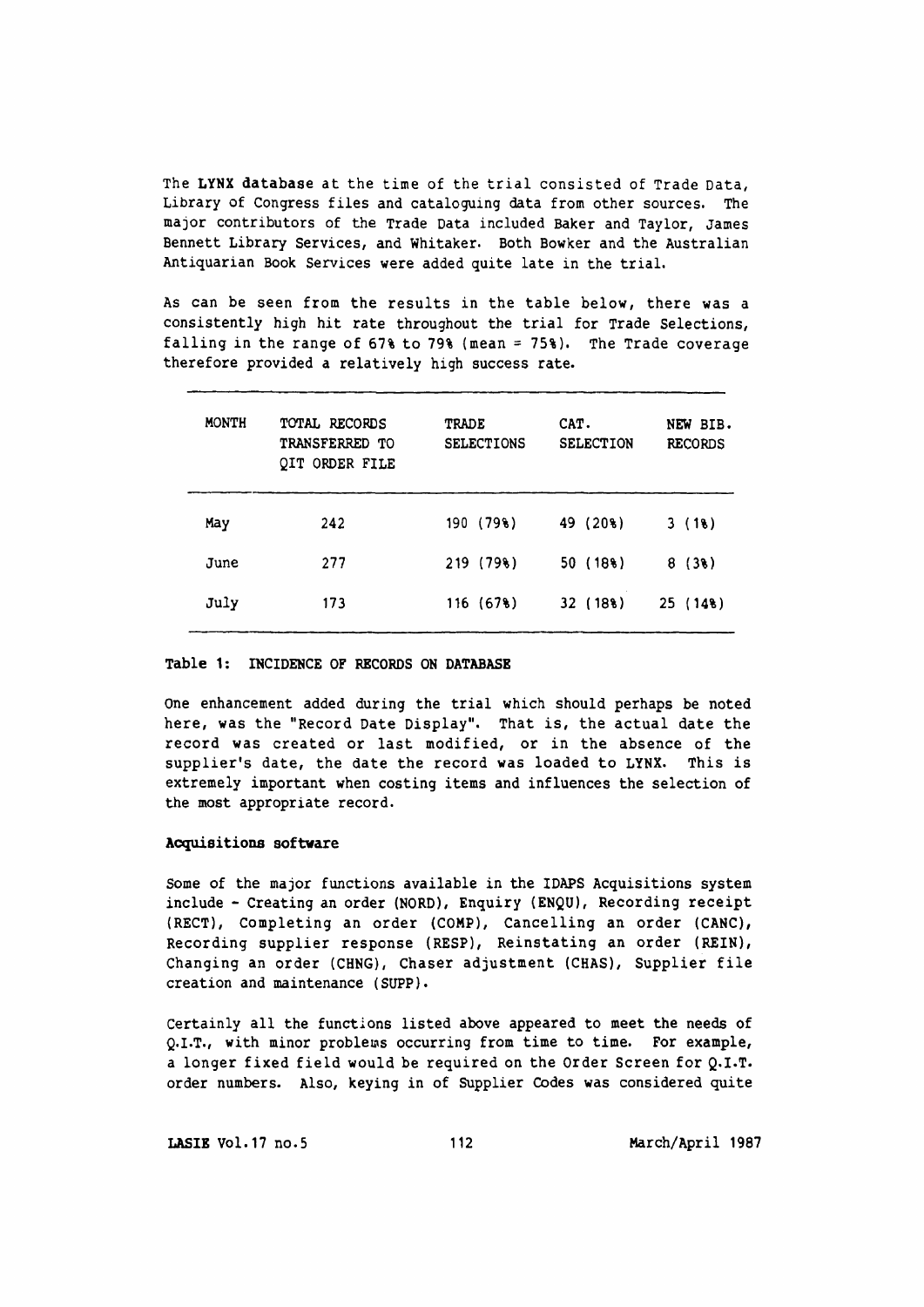labour intensive - a problem which would no doubt be resolved once responses are able to be downloaded.

Q.I.T. was particularly interested in the Fund management and reporting functions. Fund Management appeared to perform the functions which Q.I.T. had identified before the trial as essential. These functions were:

- 1. ability of system to record spending against Schools' allocations, with separate funds for each department (i.e. 25 funds - 4 categories of spending within each) and 8 categories of Library spending;
- 2. the ability to maintain records of commitments, expenditures and balances for all funds;
- 3. the ability to provide totals for commitments, expenditures and balances for the total acquisitions vote;
- 4. the automatic adjustment of the appropriate fund commitment following creation of an order;
- S. the automatic decommitment of the order, and adjustment of expenditure after entry of invoice price on receipt;
- 6. automatic decommitment against the appropriate fund, when an order is cancelled;
- 7. provision for an alert when a fund reaches a predetermined limit. It must be possible to override this limit so as to make overcommitment possible;
- s. adjustments to total acquisitions vote 'allocations' and fund 'allocations' should be possible.

A foreshadowed enhancement is to be able to enquire on FUND online using truncation, which would provide greater flexibility *in* fund information.

REPORTING mechanisms are still in the design stage. Currently available are:

Expenditure Analysis - by Library/Fund. Includes fund name; amount; expenditure: this month/year to date; outstanding commitment: this month/year to date; items received; average cost per item: this month/year to date.

LASIB Vol.17 no.5 113 March/April 1987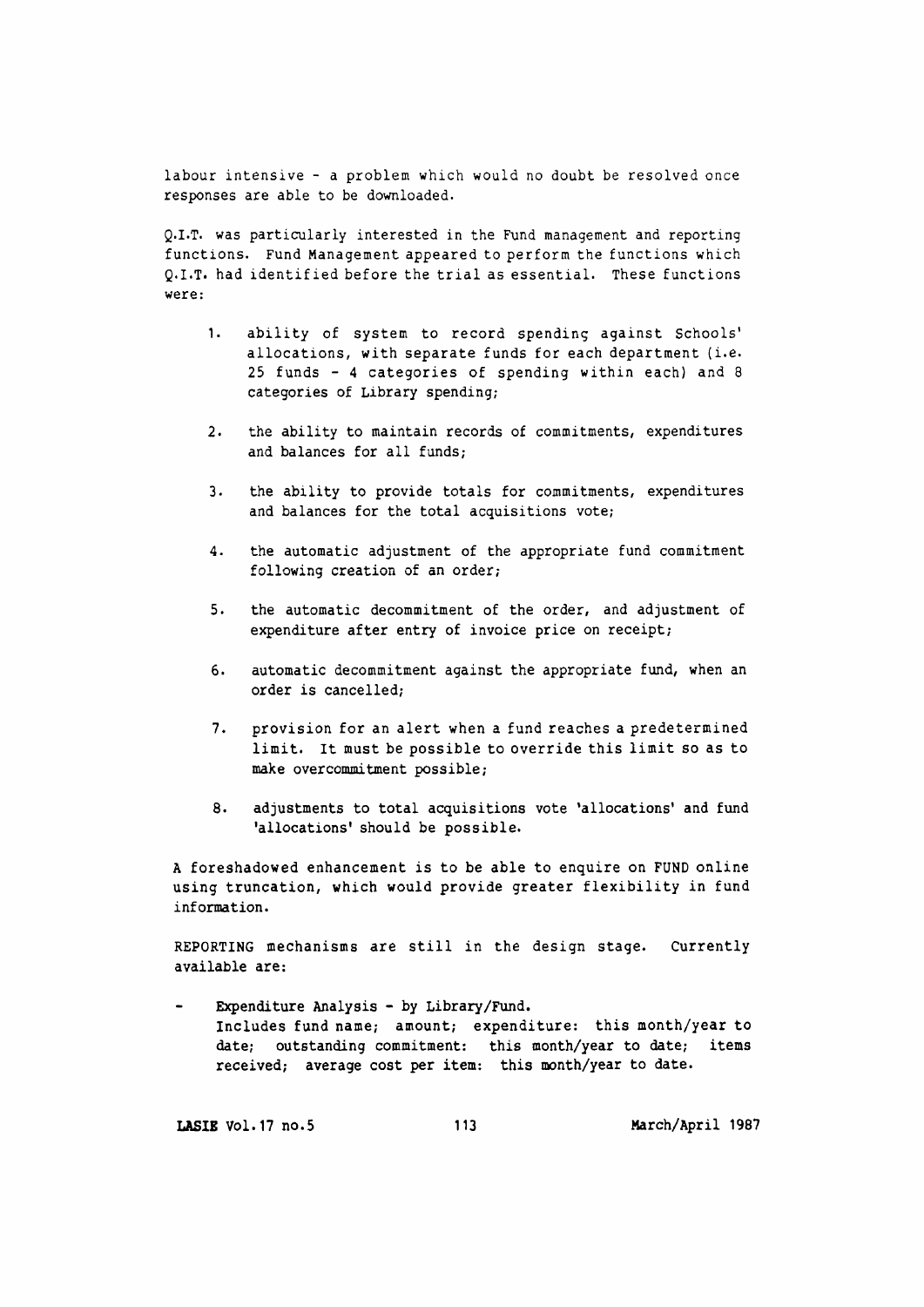- Expenditure Analysis orders by Fund. Includes fund name; order numbers listed; corresponding commitments and expenditure for the month; number of items; and fund totals.
- Expenditure Analysis by Library/Supplier. As for  $(i)$  - by supplier.
- Expenditure Analysis Orders by SUppliers. Similar to (ii) only listed by supplier.

Preparation of orders for despatch : online vs manual

Having identified the incidence of records appearing on the database, a further measure was to determine any time savings in preparing orders for despatch using the online facilities as opposed to existing manual procedures.

Two separate procedures were measured. The first involved verifying the bibliographic details of a purchase request.

Five samples of 20 requests were checked using both manual procedures and the LYNX/LION System. Online checking involved enquiring via LYNX; if matches were found then selecting the 'best record'; and transferring this record to our file. Transferring may have included the necessity to update the record first if errors were highlighted. Also, selecting the most appropriate record often involved scrolling through screens of data.

Manual checking procedures usually require two stages. If the purchase request is received with accompanying publisher's information which is current and lists a price, then there is no need to check further and the order is placed. If there is no accompanying information attached, then the usual bibliographic checking tools are consulted (eg. Books in Print, British Books in Print, etc.).

From the sampling, it was found that: ( 1) there was greater variability in the manual results, with the time taken to check 20 requests bibliographically falling in the range of 35-55 minutes (Mean  $= 45$  minutes; and (2) using the LYNX/LION system, the checking time for 20 requests was consistently 45 minutes (with adjustments for AUSTPAC congestion), and a mean of 2.25 minutes per request.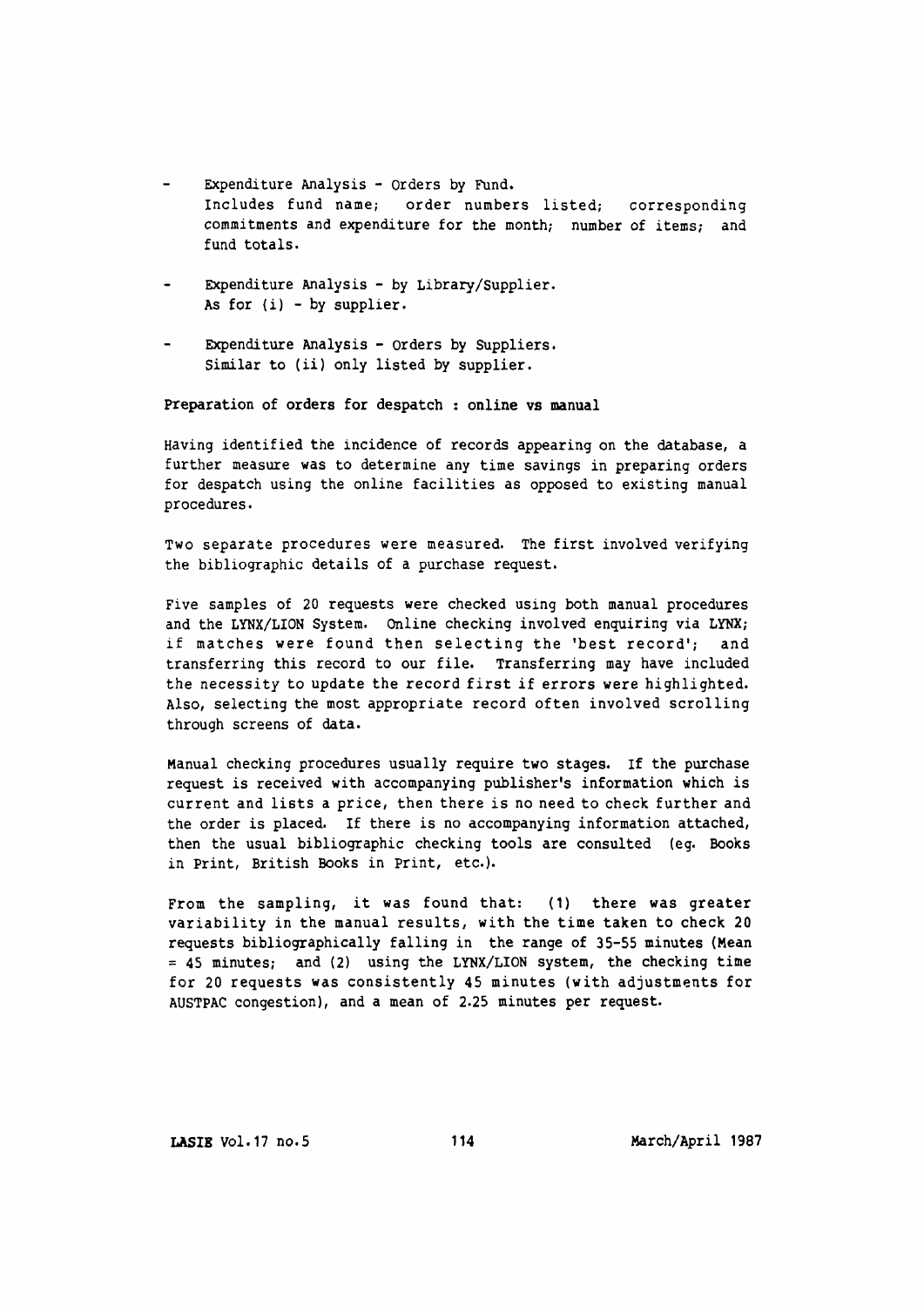From this there appears to be little separating the two approaches. However the following qualifications should also be taken into account in any comparison:

- the nature of "difficulty" of the request in terms of verifying bibliographic data. For instance, if the request is accompanied by a New Title Announcement from a publisher, then the manual checking time required is minimal. However, the usual sequence of steps has to be followed on the online system.
- the response time of the system will influence the results.
- familiarity with the system, particularly in a trial, will also exert an influence.
- when transferring records, the need to update or correct any errors highlighted before the transfer is accepted, will lengthen procedures. For example, incorrect tags on subfields are highlighted by the system and require editing before the record will pass validation. Further, if using an existing record as close copy, it may be necessary to input edition statements and expand or edit publication details.

The second procedure measured was typing, allocating order numbers and committing orders.

The average time required to process batches of 20 orders manually was 65 minutes.

Using the LYNX/lion system, the average time required was 46 minutes a saving of approximately 20 minutes per batch of 20 orders.

An additional benefit was that the orders were being sent electronically and not by Australia Post. One reservation here is that institutions should try to obtain a commitment from suppliers to clear their mail box expeditiously. Otherwise, the advantage of sending orders electronically is lost.

### Delivery time from point of ordering to accessioning

The intention during the trial was to ascertain any benefits {timesaving} in sending orders electronically to suppliers. Unfortunately, Q.I.T. Library did not receive any orders initiated on the LYNX/LION system for the duration of the trial (i.e. 3 months). This was apparently due to the various hardware problems James Bennett were experiencing with their new system.

LASIE Vol.17 no.5 115 1987 March/April 1987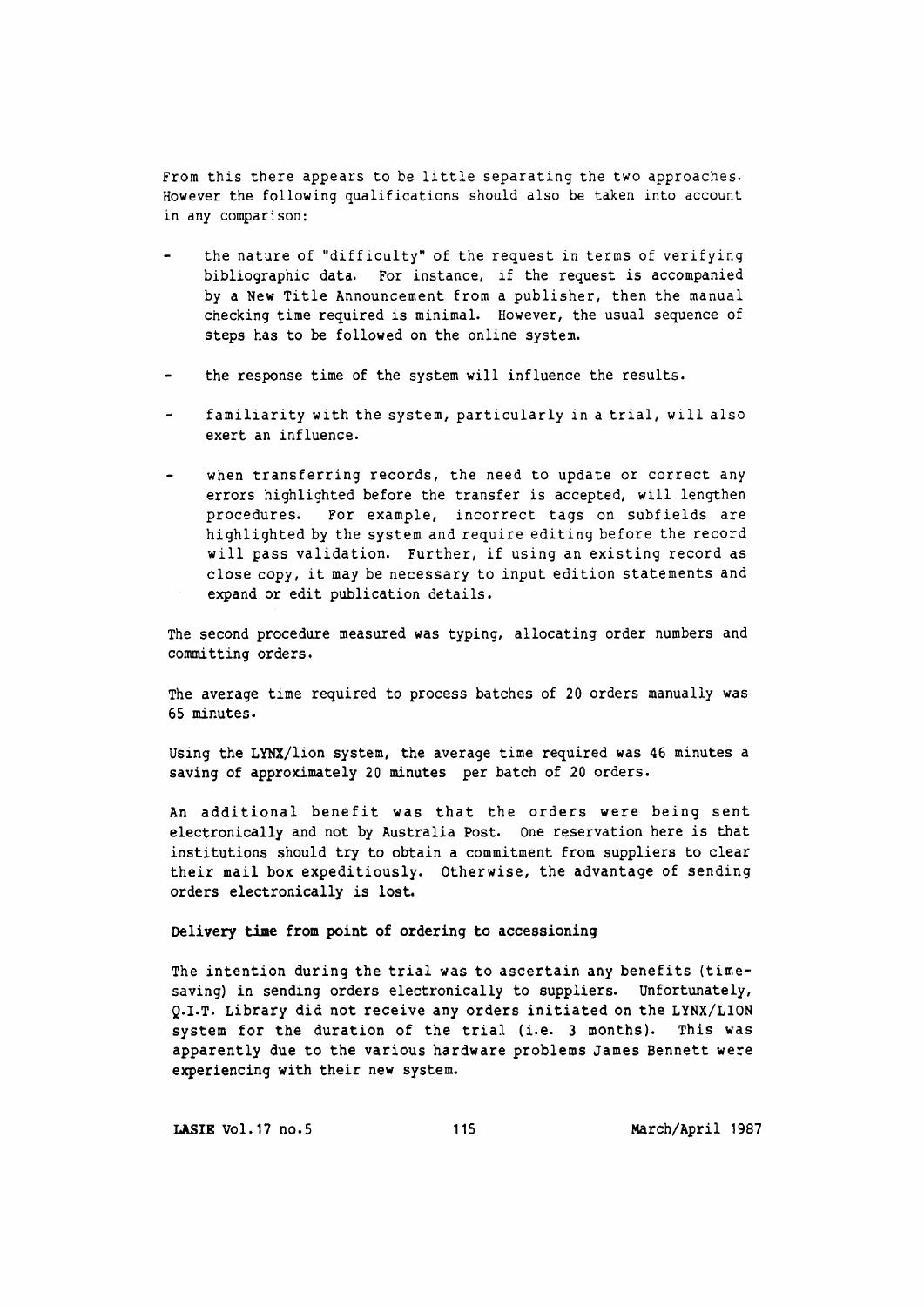It therefore proved wise to place 100 "Dummy Orders" (orders already placed with James Bennett prior to the trial) - a decision made at the outset of the trial. This made it possible to test the Receipting, Supplier Response and Funding functions. Due to the small volume of orders received, no measures were taken with regard to time savings for these procedures.

#### Incidence of records appearing LYNX vs ABN : A comparison

The 544 items for which orders were placed were checked in the ABN as well as the LYNX database. The result  $-$  a tie  $-$  is detailed in Table 2 below.

| NO. OF RECORDS     | ABN | <b>LYNX</b> | <b>BOTH</b> |
|--------------------|-----|-------------|-------------|
| <b>FOUND</b>       |     |             | 482         |
| FOUND ABN NOT LYNX | 26  |             |             |
| FOUND LYNX NOT ABN |     | 26          |             |
| NOT FOUND          |     |             | 10          |

TOTAL ORDERS PLACED: 544 HIT RATE ON BOTH SYSTEMS: 98.16% HIT RATE ON EITHER SYSTEM: 93.38%

Table 2: Incidence of records in LYNX and ABN.

Note that the 26 records "not found" on LYNX are not the same 26 records "not found" on ABN. It is coincidental that the result happens to be 26 in both cases.

It is envisaged that once ABN offers a gateway to the IDAPS online ordering system, there may be the possibility of transferring records from one system to another if both hosts agree. As can be seen, the hit rate would be extremely good.